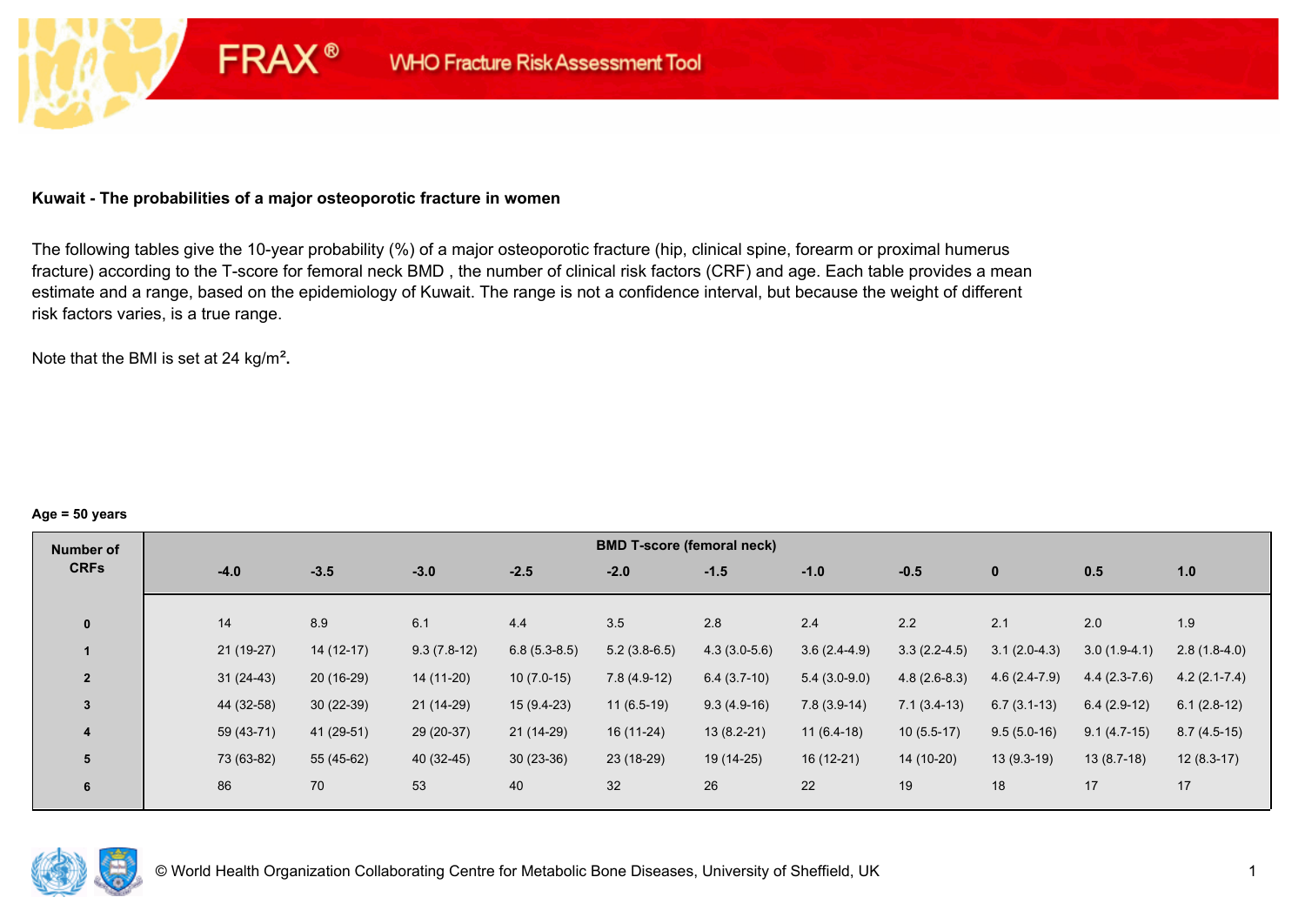# **Age = 55 years**

**FRAX®** 

| Number of      |             |             |              |                |                | <b>BMD T-score (femoral neck)</b> |                |                |                |                |                |
|----------------|-------------|-------------|--------------|----------------|----------------|-----------------------------------|----------------|----------------|----------------|----------------|----------------|
| <b>CRFs</b>    | $-4.0$      | $-3.5$      | $-3.0$       | $-2.5$         | $-2.0$         | $-1.5$                            | $-1.0$         | $-0.5$         | $\bf{0}$       | 0.5            | 1.0            |
| $\mathbf 0$    | 16          | 10          | 7.3          | 5.4            | 4.2            | 3.4                               | 2.9            | 2.6            | 2.4            | 2.3            | 2.2            |
|                | $23(21-28)$ | $16(14-19)$ | $11(9.4-13)$ | $8.2(6.5-9.9)$ | $6.3(4.7-7.8)$ | $5.1(3.6-6.6)$                    | $4.3(2.9-5.7)$ | $3.9(2.6-5.3)$ | $3.6(2.4-5.0)$ | $3.4(2.2-4.8)$ | $3.2(2.1-4.5)$ |
| $\overline{2}$ | $34(27-44)$ | 23 (19-31)  | 16 (13-22)   | $12(8.6-17)$   | $9.3(6.1-14)$  | $7.5(4.6-12)$                     | $6.3(3.6-10)$  | $5.7(3.1-9.5)$ | $5.3(2.8-9.0)$ | $5.0(2.6-8.5)$ | $4.7(2.5-8.1)$ |
| $\overline{3}$ | 46 (36-58)  | $33(25-42)$ | 24 (17-33)   | $17(11-26)$    | $14(8.1-22)$   | $11(6.0-19)$                      | $9.1(4.7-16)$  | $8.3(4.1-15)$  | $7.7(3.7-14)$  | $7.2(3.4-14)$  | $6.8(3.2-13)$  |
| 4              | 61 (46-71)  | 45 (32-53)  | $33(23-41)$  | 25 (17-33)     | 19 (13-28)     | $15(10-24)$                       | $13(7.8-20)$   | $12(6.7-19)$   | $11(6.0-18)$   | $10(5.5-17)$   | $9.7(5.2-16)$  |
| 5              | 75 (66-82)  | 59 (50-64)  | 44 (37-50)   | $34(27-40)$    | $27(21-33)$    | $21(17-28)$                       | 18 (14-24)     | 16 (12-22)     | $15(11-21)$    | 14 (9.9-20)    | $13(9.2-19)$   |
| 6              | 86          | 72          | 58           | 45             | 36             | 29                                | 24             | 22             | 21             | 19             | 18             |

### **Age = 60 years**

| Number of      |             |             |             |               | <b>BMD T-score (femoral neck)</b> |                |                |                |                |                |                |
|----------------|-------------|-------------|-------------|---------------|-----------------------------------|----------------|----------------|----------------|----------------|----------------|----------------|
| <b>CRFs</b>    | $-4.0$      | $-3.5$      | $-3.0$      | $-2.5$        | $-2.0$                            | $-1.5$         | $-1.0$         | $-0.5$         | $\mathbf{0}$   | 0.5            | 1.0            |
| $\mathbf{0}$   | 17          | 12          | 8.4         | 6.2           | 4.8                               | 3.8            | 3.2            | 2.9            | 2.7            | 2.5            | 2.3            |
|                | 25 (23-29)  | $17(16-20)$ | $12(11-14)$ | $9.2(7.4-11)$ | $7.1(5.4-8.7)$                    | $5.7(4.1-7.3)$ | $4.8(3.3-6.4)$ | $4.3(2.9-5.9)$ | $3.9(2.6-5.5)$ | $3.6(2.4-5.1)$ | $3.4(2.2-4.8)$ |
| $\overline{2}$ | $35(30-45)$ | $25(21-32)$ | 18 (14-24)  | $13(9.8-18)$  | $10(7.0-15)$                      | $8.3(5.2-13)$  | $7.0(4.1-11)$  | $6.3(3.6-10)$  | $5.7(3.1-9.5)$ | $5.3(2.9-8.9)$ | $5.0(2.6-8.3)$ |
| 3              | 48 (38-57)  | $35(27-44)$ | 26 (19-35)  | 19 (13-28)    | $15(9.3-23)$                      | $12(6.9-20)$   | $10(5.4-17)$   | $9.0(4.6-16)$  | $8.2(4.1-15)$  | $7.6(3.7-14)$  | $7.1(3.4-13)$  |
| $\overline{4}$ | 61 (49-70)  | 47 (36-54)  | $35(26-43)$ | 27 (19-35)    | $21(15-29)$                       | $17(11-25)$    | 14 (8.9-22)    | $13(7.6-20)$   | $12(6.6-19)$   | $11(6.0-18)$   | $10(5.5-17)$   |
| 5              | 74 (68-80)  | 60 (53-65)  | 47 (40-52)  | $36(30-42)$   | 28 (24-35)                        | 23 (19-29)     | 19 (15-26)     | 17 (13-24)     | $16(11-22)$    | $15(10-21)$    | 14 (9.4-19)    |
| 6              | 85          | 73          | 59          | 47            | 38                                | 31             | 26             | 23             | 21             | 20             | 19             |

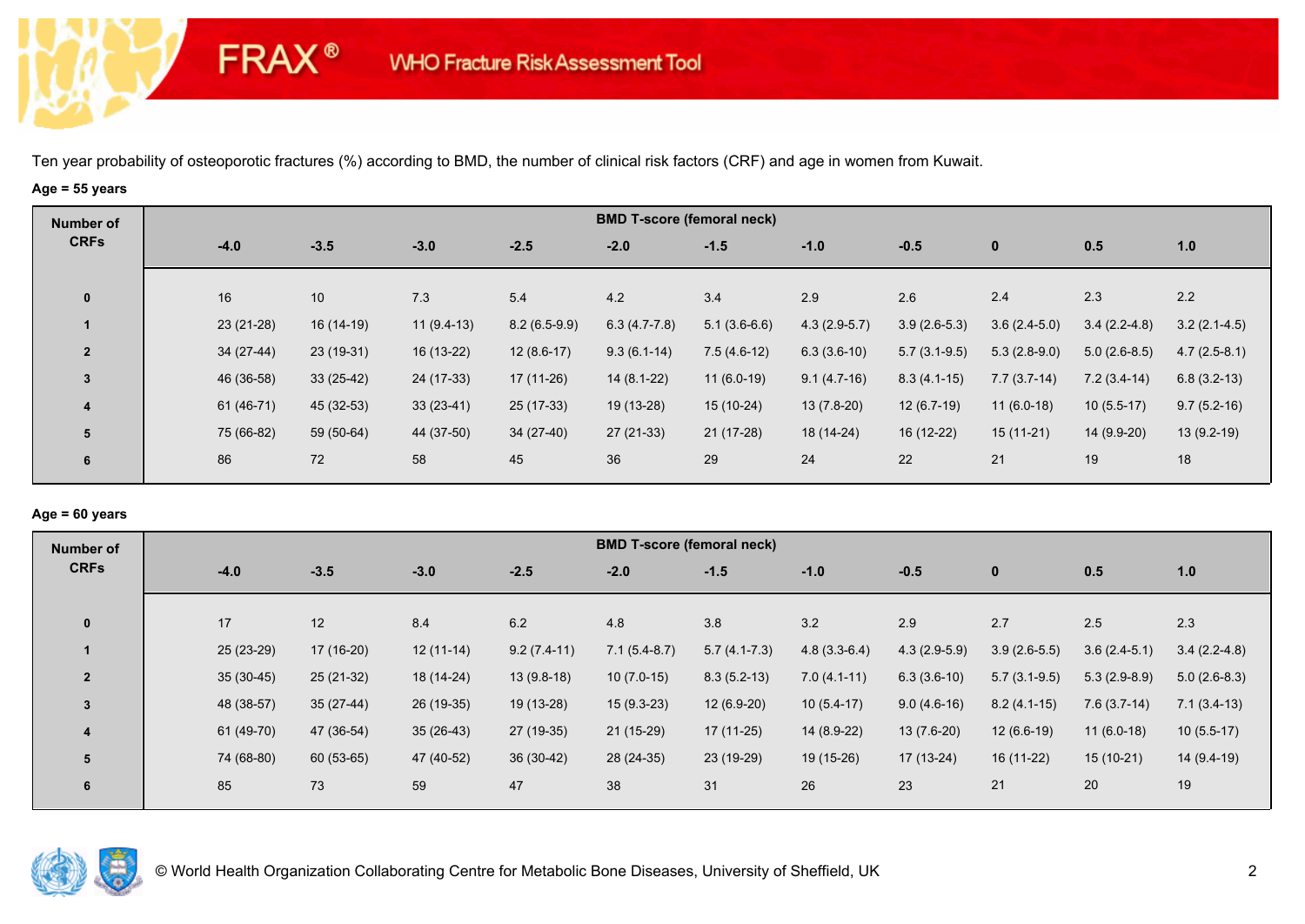# **Age = 65 years**

**FRAX®** 

| Number of               |             |             |             |               | <b>BMD T-score (femoral neck)</b> |                |                |                |                |                |                |
|-------------------------|-------------|-------------|-------------|---------------|-----------------------------------|----------------|----------------|----------------|----------------|----------------|----------------|
| <b>CRFs</b>             | $-4.0$      | $-3.5$      | $-3.0$      | $-2.5$        | $-2.0$                            | $-1.5$         | $-1.0$         | $-0.5$         | $\mathbf{0}$   | 0.5            | 1.0            |
| $\bf{0}$                | 18          | 13          | 9.0         | 6.7           | 5.1                               | 4.1            | 3.5            | 3.1            | 2.8            | 2.5            | 2.3            |
|                         | 26 (24-29)  | 18 (16-21)  | $13(11-15)$ | $9.8(8.0-11)$ | $7.6(5.8-9.3)$                    | $6.0(4.4-7.6)$ | $5.1(3.6-6.8)$ | $4.5(3.1-6.2)$ | $4.1(2.7-5.7)$ | $3.7(2.5-5.2)$ | $3.4(2.2-4.8)$ |
| $\overline{2}$          | $35(30-43)$ | 26 (22-32)  | 19 (15-24)  | 14 (11-19)    | $11(7.6-15)$                      | $8.6(5.6-13)$  | $7.4(4.5-11)$  | $6.6(3.8-10)$  | $5.9(3.3-9.5)$ | $5.4(3.0-8.8)$ | $4.9(2.7-8.1)$ |
| $\mathbf{3}$            | 47 (39-54)  | $35(29-44)$ | 26 (20-35)  | 20 (14-29)    | 15 (10-24)                        | $12(7.5-20)$   | $11(6.0-18)$   | $9.3(5.0-16)$  | $8.4(4.3-15)$  | $7.6(3.8-14)$  | $7.0(3.4-13)$  |
| $\overline{\mathbf{4}}$ | 60 (49-66)  | 46 (37-53)  | $36(27-44)$ | 27 (21-36)    | $21(16-30)$                       | $17(12-25)$    | $15(9.8-22)$   | $13(8.1-20)$   | $12(7.0-19)$   | $11(6.1-17)$   | $9.7(5.5-16)$  |
| 5                       | 71 (67-76)  | 59 (53-63)  | 46 (41-52)  | $36(32-43)$   | $29(25-35)$                       | $23(19-30)$    | $20(16-26)$    | 18 (13-24)     | $16(12-22)$    | $15(10-20)$    | $13(9.2-19)$   |
| 6                       | 81          | 70          | 58          | 47            | 38                                | 31             | 27             | 24             | 21             | 19             | 18             |

### **Age = 70 years**

| Number of      |             |             |             |              | <b>BMD T-score (femoral neck)</b> |                |                |                |                |                |                |
|----------------|-------------|-------------|-------------|--------------|-----------------------------------|----------------|----------------|----------------|----------------|----------------|----------------|
| <b>CRFs</b>    | $-4.0$      | $-3.5$      | $-3.0$      | $-2.5$       | $-2.0$                            | $-1.5$         | $-1.0$         | $-0.5$         | $\mathbf 0$    | 0.5            | 1.0            |
| $\mathbf{0}$   | 18          | 13          | 9.7         | 7.3          | 5.6                               | 4.5            | 3.8            | 3.3            | 3.0            | 2.6            | 2.4            |
|                |             |             |             |              |                                   |                |                |                |                |                |                |
|                | 27 (24-32)  | 19 (17-23)  | $14(12-17)$ | $11(8.5-12)$ | $8.0(6.3-9.4)$                    | $6.3(4.8-7.4)$ | $5.4(4.0-6.3)$ | $4.6(3.4-5.4)$ | $4.1(2.9-4.8)$ | $3.6(2.6-4.3)$ | $3.3(2.3-3.9)$ |
| $\overline{2}$ | $38(31-47)$ | 28 (22-35)  | $20(16-26)$ | $15(11-20)$  | $11(8.2-15)$                      | $9.0(6.2-12)$  | $7.5(5.0-10)$  | $6.4(4.2-8.7)$ | $5.6(3.6-7.6)$ | $5.0(3.1-6.8)$ | $4.5(2.7-6.2)$ |
| $\overline{3}$ | $51(41-61)$ | $39(30-49)$ | 29 (21-38)  | $22(15-30)$  | $16(11-23)$                       | $13(8.3-18)$   | $10(6.6-16)$   | $8.9(5.5-14)$  | $7.7(4.7-12)$  | $6.8(4.0-11)$  | $6.0(3.5-9.6)$ |
| 4              | 64 (55-72)  | $52(42-60)$ | 40 (31-48)  | $30(23-38)$  | $23(17-29)$                       | 18 (13-24)     | 14 (11-20)     | $12(8.7-17)$   | $10(7.4-15)$   | $9.1(6.4-14)$  | $8.1(5.6-12)$  |
| 5              | 76 (70-80)  | 65 (58-70)  | 53 (45-58)  | 41 (35-46)   | $31(26-37)$                       | 24 (20-29)     | $20(16-25)$    | $17(14-21)$    | $14(12-18)$    | $12(10-16)$    | $11(8.9-15)$   |
| 6              | 84          | 77          | 66          | 54           | 42                                | 33             | 27             | 22             | 19             | 16             | 14             |

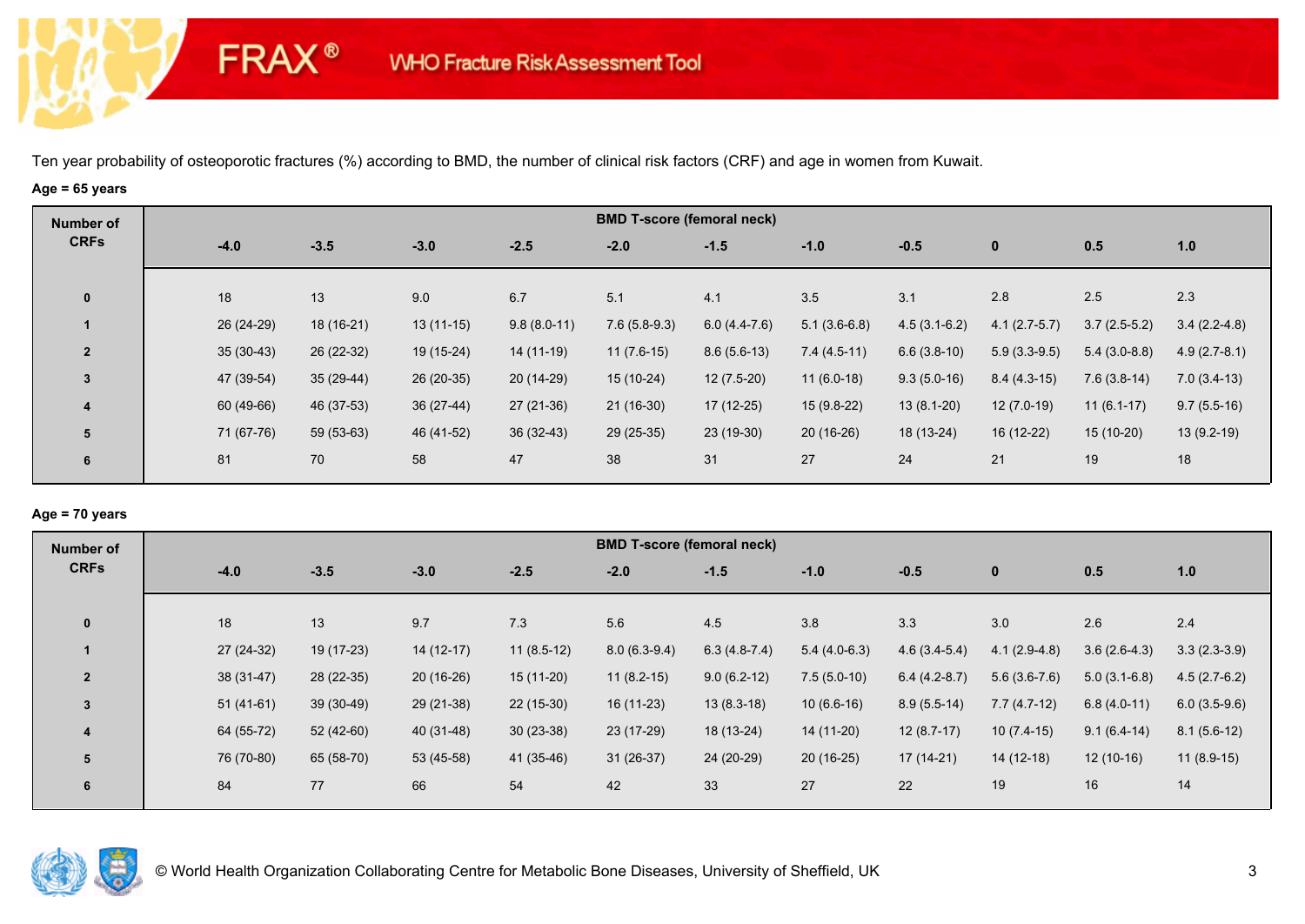# **Age = 75 years**

**FRAX®** 

| Number of               |            |             |             |              |               | <b>BMD T-score (femoral neck)</b> |                |                |                |                |                |
|-------------------------|------------|-------------|-------------|--------------|---------------|-----------------------------------|----------------|----------------|----------------|----------------|----------------|
| <b>CRFs</b>             | $-4.0$     | $-3.5$      | $-3.0$      | $-2.5$       | $-2.0$        | $-1.5$                            | $-1.0$         | $-0.5$         | $\mathbf{0}$   | 0.5            | 1.0            |
| $\mathbf 0$             | 19         | 14          | 11          | 8.2          | 6.3           | 5.2                               | 4.5            | 3.8            | 3.4            | 3.0            | 2.6            |
|                         | 29 (23-45) | 22 (17-34)  | 16 (13-25)  | $12(9.3-18)$ | $9.3(6.9-13)$ | $7.5(5.6-9.8)$                    | $6.2(4.6-7.7)$ | $5.3(3.9-6.1)$ | $4.5(3.3-5.3)$ | $3.9(2.8-4.7)$ | $3.5(2.5-4.2)$ |
| $\overline{2}$          | 42 (30-60) | $32(23-48)$ | 24 (17-37)  | 18 (12-28)   | $14(9.1-20)$  | $11(7.2-16)$                      | $8.8(5.8-12)$  | $7.3(4.8-9.8)$ | $6.2(4.1-8.1)$ | $5.3(3.5-7.2)$ | $4.6(3.0-6.4)$ |
| $\mathbf{3}$            | 56 (40-70) | 45 (30-60)  | $35(22-48)$ | 27 (16-37)   | $20(12-28)$   | $16(9.5-22)$                      | $13(7.7-18)$   | $10(6.3-14)$   | $8.4(5.3-12)$  | $7.1(4.5-10)$  | $6.1(3.9-8.5)$ |
| $\overline{\mathbf{4}}$ | 69 (51-78) | 59 (40-70)  | 48 (31-59)  | $38(23-47)$  | 29 (18-37)    | 23 (14-29)                        | 18 (12-23)     | 14 (9.7-19)    | $12(8.2-16)$   | $9.6(7.0-13)$  | $8.1(6.1-11)$  |
| 5                       | 78 (63-83) | 71 (53-77)  | 62 (43-68)  | 52 (34-57)   | 41 (26-46)    | $32(21-37)$                       | $25(18-30)$    | $20(15-24)$    | $16(12-20)$    | $13(11-16)$    | $11(9.4-14)$   |
| 6                       | 85         | 81          | 74          | 65           | 54            | 44                                | 36             | 28             | 22             | 18             | 15             |

### **Age = 80 years**

| Number of               |             |             |             |             |              | <b>BMD T-score (femoral neck)</b> |                |                |                |                |                |
|-------------------------|-------------|-------------|-------------|-------------|--------------|-----------------------------------|----------------|----------------|----------------|----------------|----------------|
| <b>CRFs</b>             | $-4.0$      | $-3.5$      | $-3.0$      | $-2.5$      | $-2.0$       | $-1.5$                            | $-1.0$         | $-0.5$         | $\mathbf{0}$   | 0.5            | 1.0            |
|                         |             |             |             |             |              |                                   |                |                |                |                |                |
| $\mathbf{0}$            | 21          | 16          | 12          | 9.6         | 7.7          | 6.5                               | 5.5            | 4.7            | 4.1            | 3.5            | 3.1            |
|                         | $30(24-45)$ | $23(18-36)$ | 18 (14-27)  | $14(11-21)$ | $11(8.2-16)$ | $9.1(6.7-12)$                     | $7.6(5.6-9.8)$ | $6.4(4.7-7.9)$ | $5.5(4.0-6.4)$ | $4.7(3.4-5.4)$ | $4.1(2.9-4.7)$ |
| $\overline{2}$          | 41 (30-57)  | $33(24-48)$ | 26 (18-39)  | $20(14-30)$ | 16 (11-24)   | $13(8.7-19)$                      | $11(7.1-15)$   | $8.9(5.9-12)$  | $7.4(4.9-9.9)$ | $6.3(4.2-8.2)$ | $5.4(3.6-7.2)$ |
| 3                       | 53 (39-67)  | 44 (31-58)  | $36(24-49)$ | 29 (18-39)  | $23(14-31)$  | 18 (11-25)                        | $15(9.4-21)$   | $12(7.8-17)$   | $10(6.5-14)$   | $8.5(5.5-12)$  | $7.2(4.7-10)$  |
| $\overline{\mathbf{4}}$ | 64 (48-74)  | 56 (39-67)  | 48 (31-58)  | $39(25-48)$ | $31(19-39)$  | 26 (16-32)                        | $21(13-27)$    | $17(11-22)$    | $14(9.5-18)$   | $11(8.1-15)$   | $9.6(7.0-13)$  |
| 5                       | 73 (58-79)  | 67 (50-73)  | 59 (41-66)  | $51(34-57)$ | 42 (28-48)   | $35(23-41)$                       | 29 (19-34)     | 23 (16-28)     | 19 (14-23)     | $16(12-19)$    | $13(10-16)$    |
| 6                       | 80          | 76          | 70          | 62          | 54           | 46                                | 39             | 32             | 26             | 21             | 17             |
|                         |             |             |             |             |              |                                   |                |                |                |                |                |